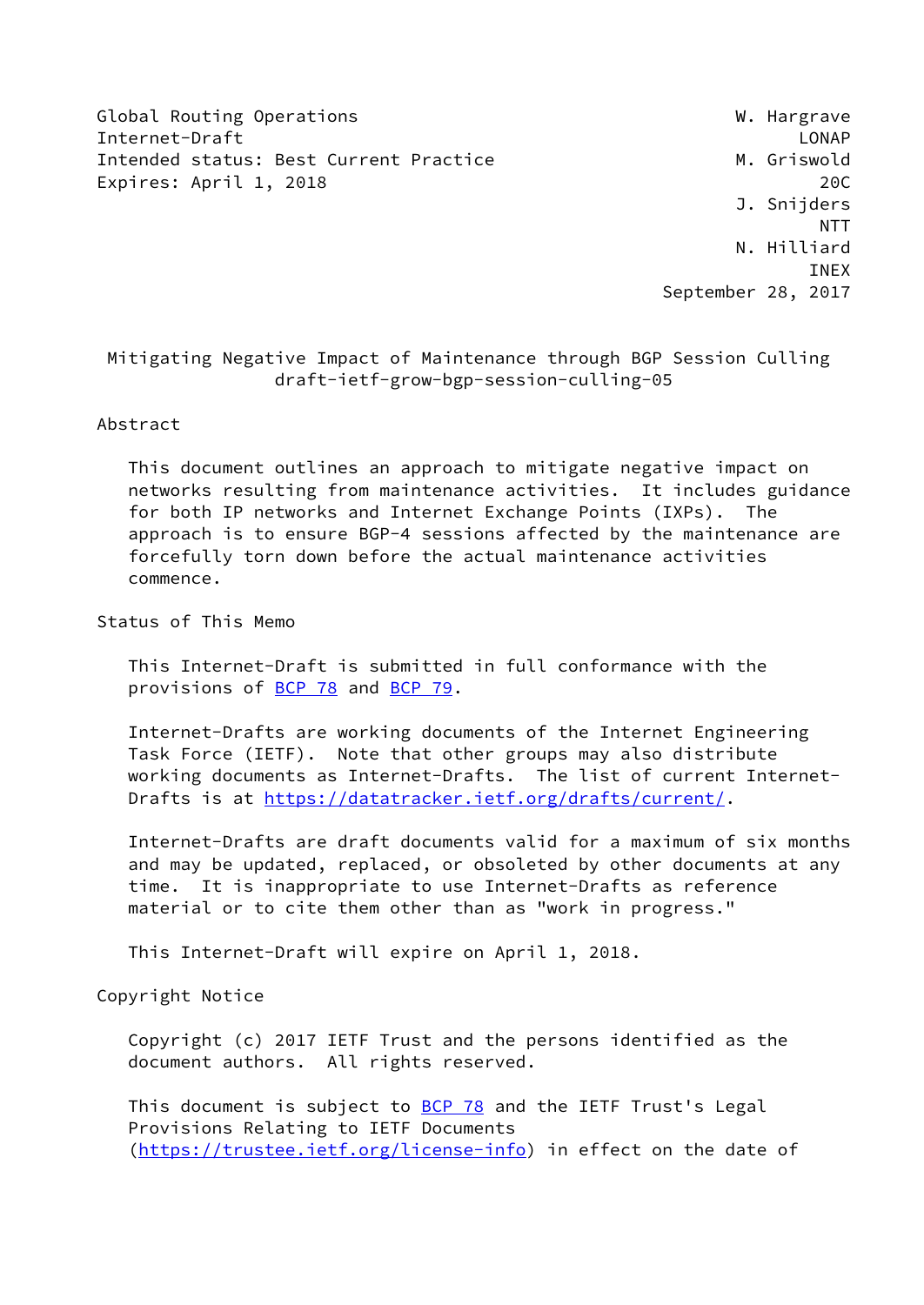<span id="page-1-1"></span>Internet-Draft BGP Session Culling September 2017

 publication of this document. Please review these documents carefully, as they describe your rights and restrictions with respect to this document. Code Components extracted from this document must include Simplified BSD License text as described in Section 4.e of the Trust Legal Provisions and are provided without warranty as described in the Simplified BSD License.

Table of Contents

|                                                          | $\overline{2}$ |
|----------------------------------------------------------|----------------|
| 2.                                                       | $\overline{3}$ |
| 3.                                                       | $\overline{3}$ |
| $3.1$ . Voluntary BGP Session Teardown Recommendations   | $\overline{3}$ |
| 3.1.1. Maintenance Considerations                        | $\overline{4}$ |
| $3.2$ . Involuntary BGP Session Teardown Recommendations | $\overline{4}$ |
| 3.2.1. Packet Filter Considerations                      | $\overline{4}$ |
| 3.2.2. Hardware Considerations                           | $\overline{5}$ |
|                                                          | 6              |
| 4.                                                       | 6              |
| $\overline{5}$ .                                         | 6              |
| 6.                                                       | 6              |
| 7.                                                       | 6              |
| Normative References<br>7.1.                             | 6              |
| 7.2. Informative References                              | $\overline{1}$ |
| Appendix A. Example packet filters                       | $\mathbf{Z}$   |
| A.1. Cisco IOS, IOS XR & Arista EOS Firewall Example     |                |
|                                                          | $\mathbf I$    |
| Nokia SR OS Filter Example Configuration $\dots$<br>A.2. | 8              |
| Authors' Addresses                                       | 8              |
|                                                          |                |

## <span id="page-1-0"></span>[1](#page-1-0). Introduction

 BGP Session Culling is the practice of ensuring BGP sessions are forcefully torn down before maintenance activities on a lower layer network commence, which otherwise would affect the flow of data between the BGP speakers.

 BGP Session Culling ensures that lower layer network maintenance activities cause the minimum possible amount of disruption, by causing BGP speakers to preemptively converge onto alternative paths while the lower layer network's forwarding plane remains fully operational.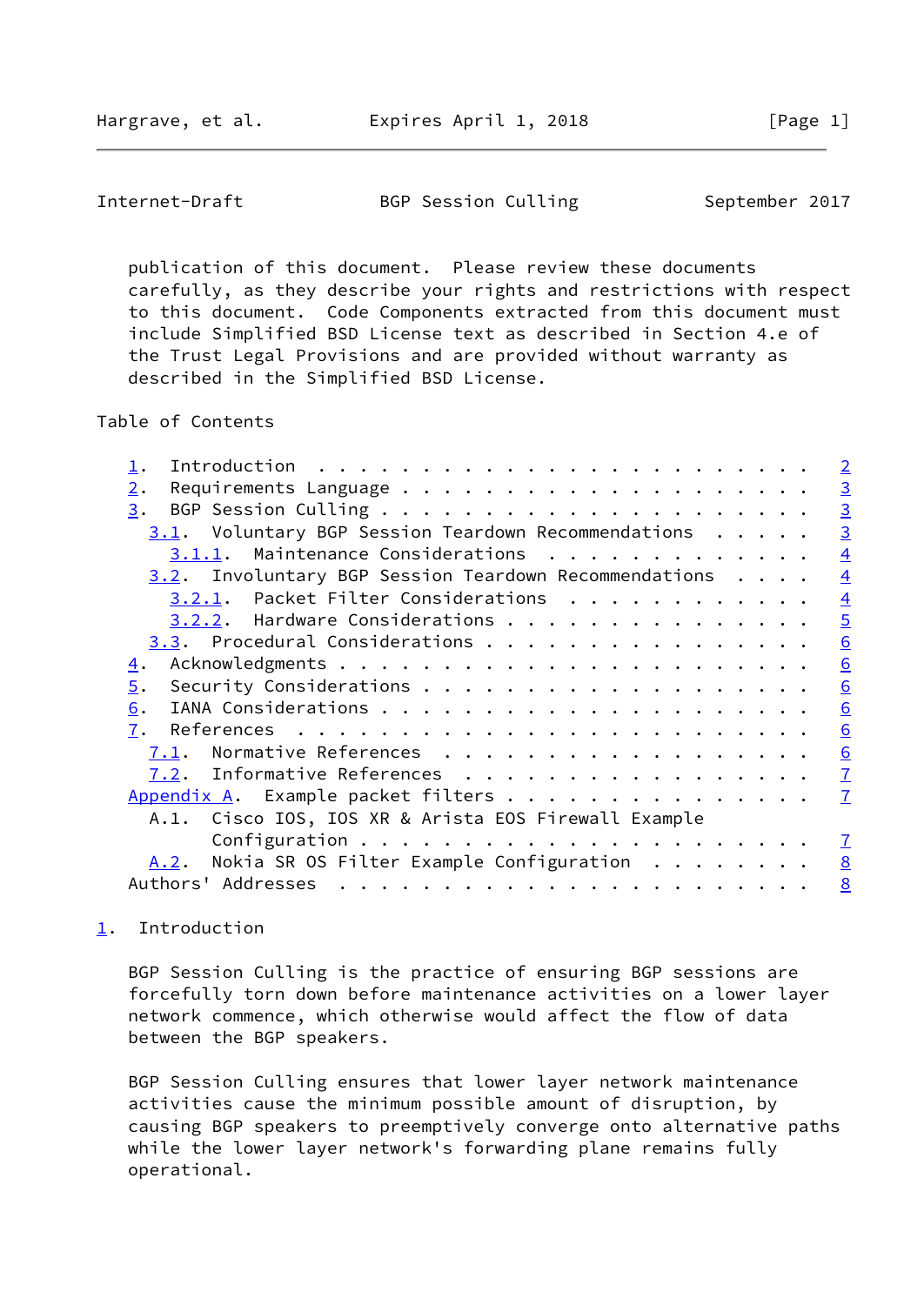The grace period required for a successful application of BGP Session Culling is the sum of the time needed to detect the loss of the BGP session, plus the time required for the BGP speaker to converge onto alternative paths. The first value is often governed by the BGP Hold Timer (section [6.5 of \[RFC4271\]\)](https://datatracker.ietf.org/doc/pdf/rfc4271#section-6.5), commonly between 90 and 180

| Hargrave, et al. | Expires April 1, 2018 | [Page 2] |
|------------------|-----------------------|----------|
|                  |                       |          |

<span id="page-2-1"></span>Internet-Draft 6GP Session Culling 5GP September 2017

 seconds. The second value is implementation specific, but could be as much as 15 minutes when a router with a slow control-plane is receiving a full set of Internet routes.

 Throughout this document the "Caretaker" is defined to be in control of the lower layer network, while "Operators" directly administrate the BGP speakers. Operators and Caretakers implementing BGP Session Culling are encouraged to avoid using a fixed grace period, but instead monitor forwarding plane activity while the culling is taking place and consider it complete once traffic levels have dropped to a minimum [\(Section 3.3](#page-5-0)).

<span id="page-2-0"></span>[2](#page-2-0). Requirements Language

 The key words "MUST", "MUST NOT", "REQUIRED", "SHALL", "SHALL NOT", "SHOULD", "SHOULD NOT", "RECOMMENDED", "MAY", and "OPTIONAL" in this document are to be interpreted as described in [RFC 2119 \[RFC2119](https://datatracker.ietf.org/doc/pdf/rfc2119)].

<span id="page-2-2"></span>[3](#page-2-2). BGP Session Culling

 From the viewpoint of the Operator, there are two types of BGP Session Culling:

- Voluntary BGP Session Teardown: The Operator initiates the tear down of the potentially affected BGP session by issuing an Administrative Shutdown.
- Involuntary BGP Session Teardown: The Caretaker of the lower layer network disrupts (higher layer) BGP control-plane traffic, causing the BGP Hold Timers of the affected BGP session to expire, subsequently triggering rerouting of end user traffic.
- <span id="page-2-3"></span>[3.1](#page-2-3). Voluntary BGP Session Teardown Recommendations

 Before an Operator commences activities which can cause disruption to the flow of data through the lower layer network, an Operator can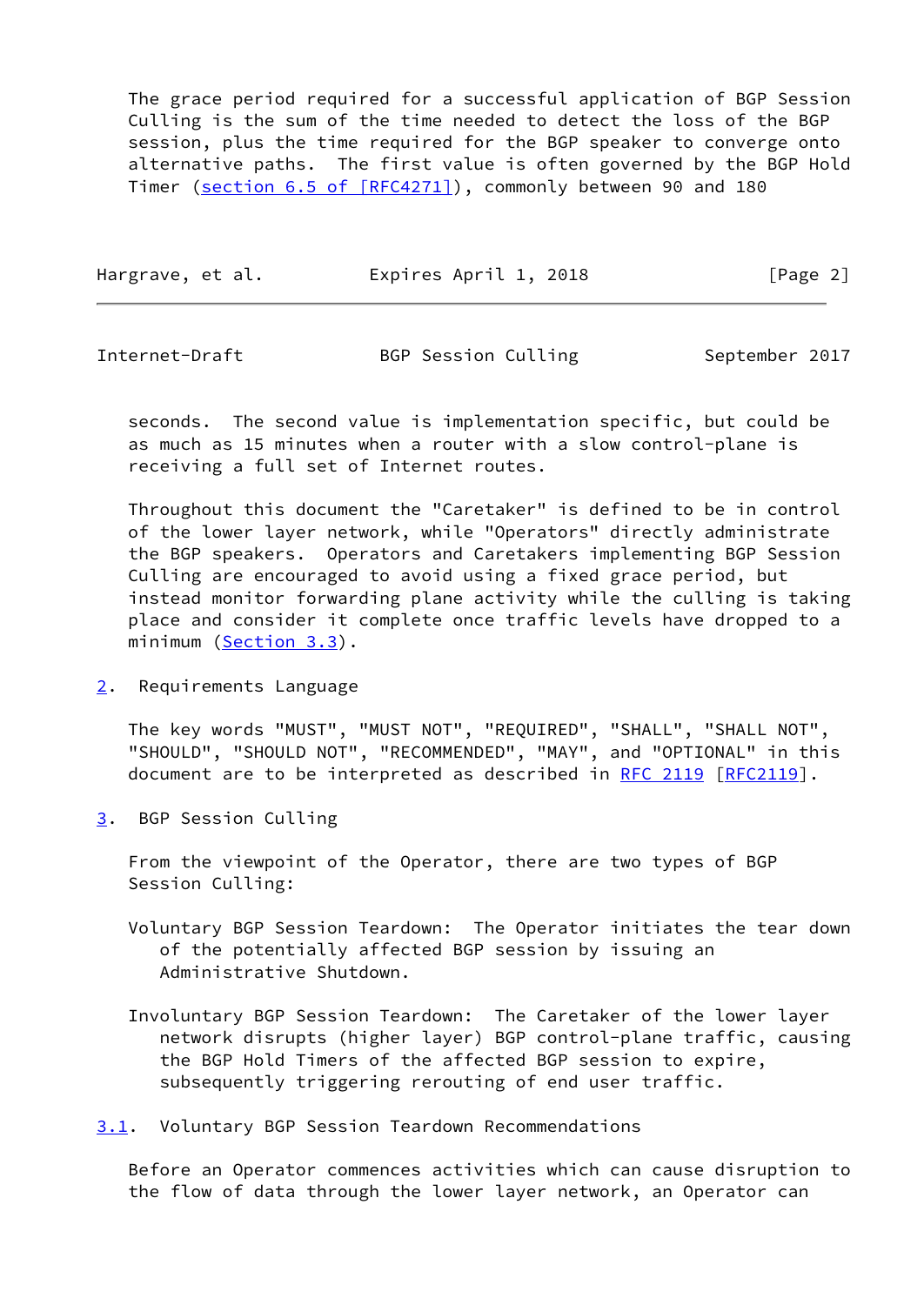reduce loss of traffic by issuing an administrative shutdown to all BGP sessions running across the lower layer network and wait a few minutes for data-plane traffic to subside.

 While architectures exist to facilitate quick network reconvergence (such as BGP PIC  $[\underline{I-D.iett-rtgwg-bgp-pic}]$ ), an Operator cannot assume the remote side has such capabilities. As such, a grace period between the Administrative Shutdown and the impacting maintenance activities is warranted.

| Hargrave, et al. | Expires April 1, 2018 | [Page 3] |
|------------------|-----------------------|----------|
|------------------|-----------------------|----------|

<span id="page-3-1"></span>Internet-Draft BGP Session Culling September 2017

 After the maintenance activities have concluded, the Operator is expected to restore the BGP sessions to their original Administrative state.

## <span id="page-3-0"></span>[3.1.1](#page-3-0). Maintenance Considerations

 Initiators of the administrative shutdown MAY consider using Graceful Shutdown [\[I-D.ietf-grow-bgp-gshut](#page-6-8)] to facilitate smooth drainage of traffic prior to session tear down, and the Shutdown Communication [\[RFC8203](https://datatracker.ietf.org/doc/pdf/rfc8203)] to inform the remote side on the nature and duration of the maintenance activities.

<span id="page-3-2"></span>[3.2](#page-3-2). Involuntary BGP Session Teardown Recommendations

 In the case where multilateral interconnection between BGP speakers is facilitated through a switched layer-2 fabric, such as commonly seen at Internet Exchange Points (IXPs), different operational considerations can apply.

 Operational experience shows many Operators are unable to carry out the Voluntary BGP Session Teardown recommendations, because of the operational cost and risk of coordinating the two configuration changes required. This has an adverse affect on Internet performance.

 In the absence of notifications from the lower layer (e.g. Ethernet link down) consistent with the planned maintenance activities in a switched layer-2 fabric, the Caretaker of the fabric could choose to cull BGP sessions on behalf of the Operators connected to the fabric.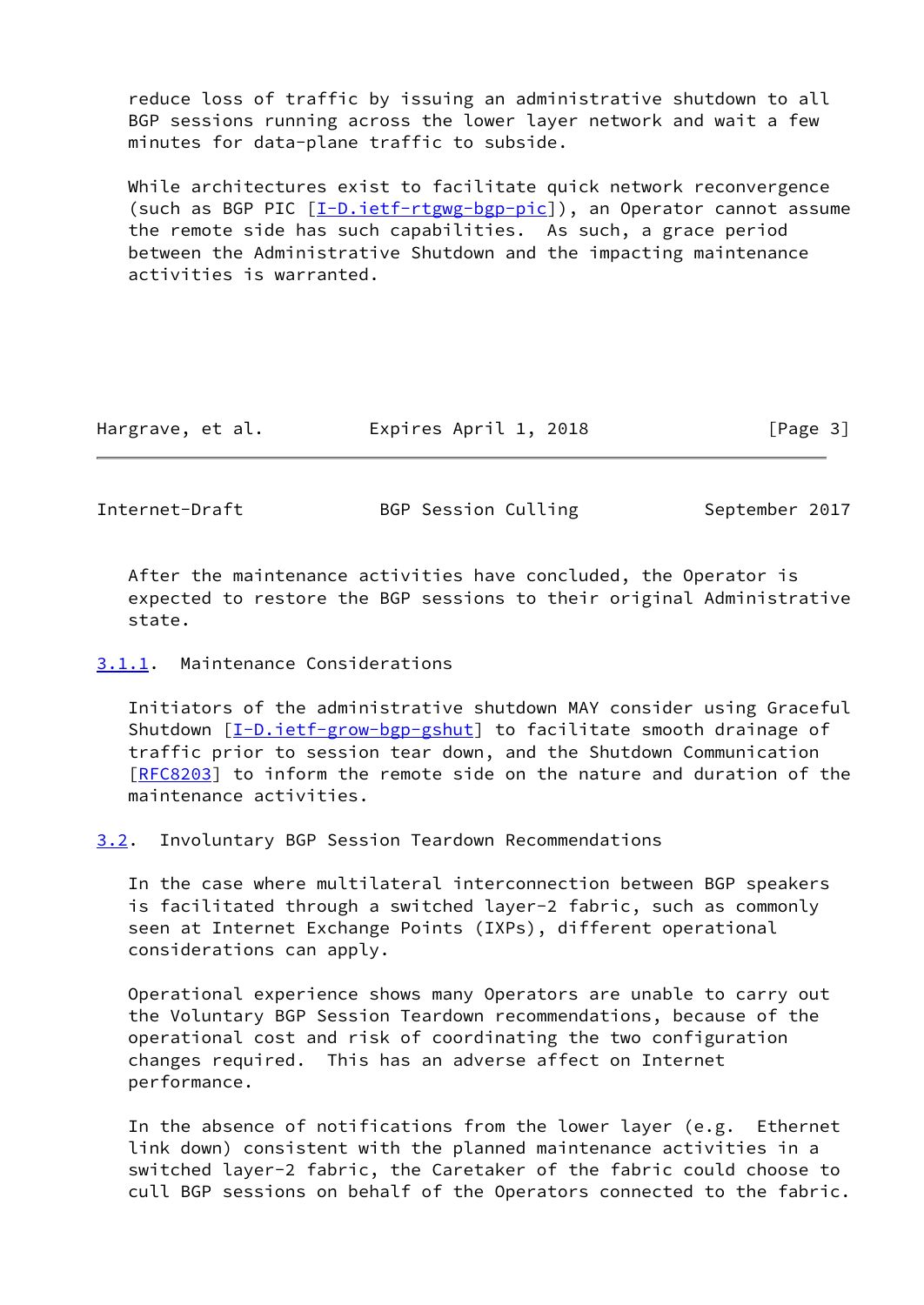Such culling of control-plane traffic will preempt the loss of end user traffic, by causing the expiration of BGP Hold Timers ahead of the moment where the expiration would occur without intervention from the fabric's Caretaker.

 In this scenario, BGP Session Culling is accomplished as described in the next sub-section, through the application of a combined layer-3 and layer-4 packet filter deployed in the Caretaker's switched fabric.

<span id="page-4-0"></span>[3.2.1](#page-4-0). Packet Filter Considerations

 The peering LAN prefixes used by the IXP form the control plane, and following considerations apply to the packet filter design:

 o The packet filter MUST only affect BGP traffic specific to the layer-2 fabric, i.e. forming part of the control plane of the

| Hargrave, et al. | Expires April 1, 2018 | [Page 4] |
|------------------|-----------------------|----------|
|                  |                       |          |

<span id="page-4-2"></span>Internet-Draft BGP Session Culling September 2017

 system described, rather than multihop BGP traffic which merely transits.

- o The packet filter MUST only affect BGP, i.e. TCP/179.
- o The packet filter SHOULD make provision for the bidirectional nature of BGP, i.e. that sessions may be established in either direction.
- o The packet filter MUST affect all Address Family Identifiers.

[Appendix A](#page-7-0) contains examples of correct packet filters for various platforms.

<span id="page-4-1"></span>[3.2.2](#page-4-1). Hardware Considerations

 Not all hardware is capable of deploying Layer 3 / Layer 4 filters on Layer 2 ports, and even on platforms which claim support for such a feature, limitations may exist or hardware resource allocation failures may occur during filter deployment which may cause unexpected results. These problems may include: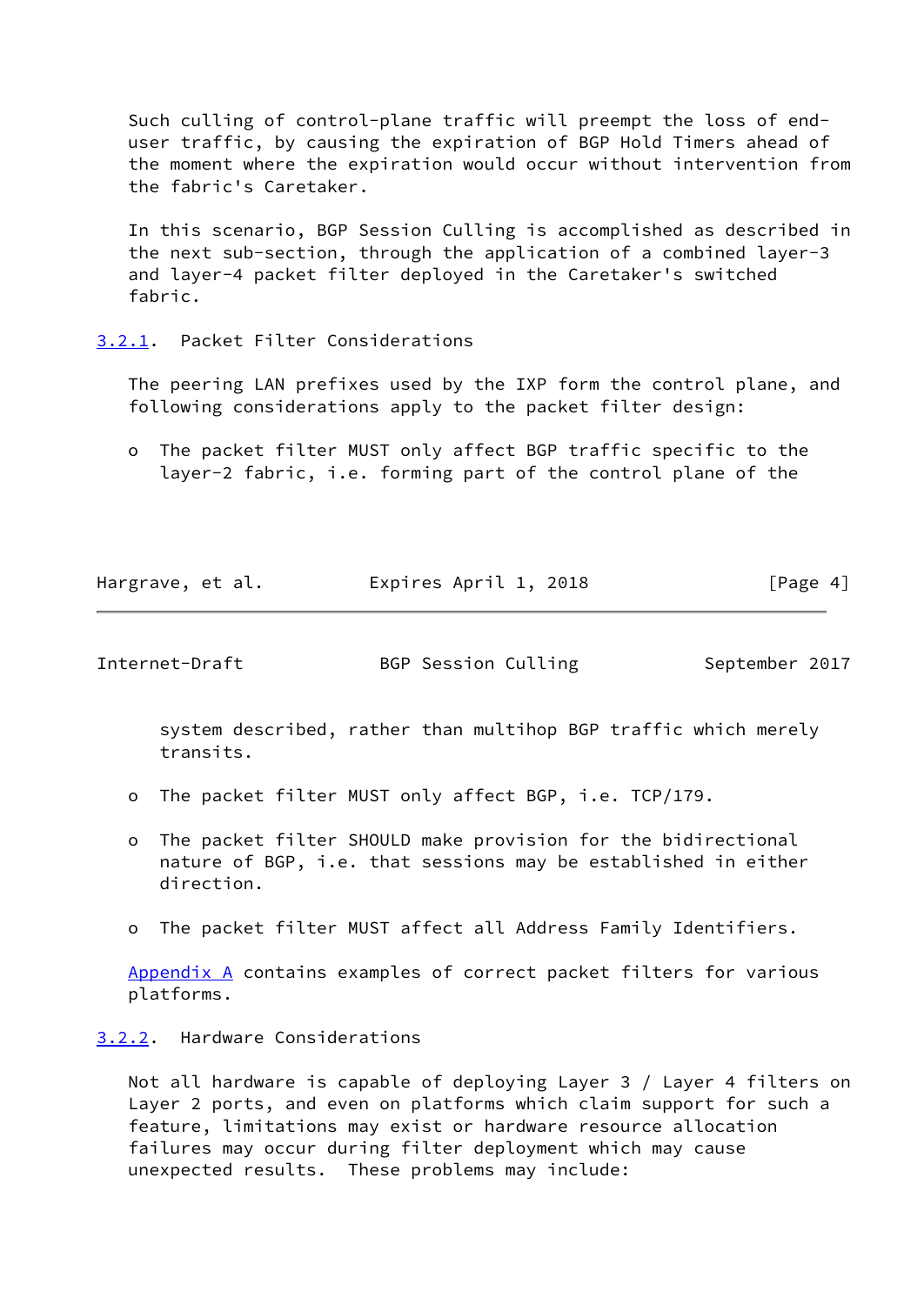- o Platform inability to apply layer 3/4 filters on ports which already have layer 2 filters applied.
- o Layer 3/4 filters supported for IPv4 but not for IPv6.
- o Layer 3/4 filters supported on physical ports, but not on 802.3ad Link Aggregate ports.
- o Failure of the Caretaker to apply filters to all 802.3ad Link Aggregate ports.
- o Limitations in ACL hardware mechanisms causing filters not to be applied.
- o Fragmentation of ACL lookup memory causing transient ACL application problems which are resolved after ACL removal / reapplication.
- o Temporary service loss during hardware programming
- o Reduction in hardware ACL capacity if the platform enables lossless ACL application.

 It is advisable for the Caretaker to be aware of the limitations of their hardware, and to thoroughly test all complicated configurations

| Hargrave, et al. | Expires April 1, 2018 | [Page 5] |
|------------------|-----------------------|----------|
|------------------|-----------------------|----------|

<span id="page-5-1"></span>

| Internet-Draft | BGP Session Culling | September 2017 |
|----------------|---------------------|----------------|
|----------------|---------------------|----------------|

 in advance to ensure that problems don't occur during production deployments.

<span id="page-5-0"></span>[3.3](#page-5-0). Procedural Considerations

 The Caretaker of the lower layer network can monitor data-plane traffic (e.g. interface counters) and carry out the maintenance without impact to traffic once session culling is complete.

 It is recommended that the packet filters are only deployed for the duration of the maintenance and immediately removed after the maintenance. To prevent unnecessarily troubleshooting, it is RECOMMENDED that Caretakers notify the affected Operators before the maintenance takes place, and make it explicit that the Involuntary BGP Session Culling methodology will be applied.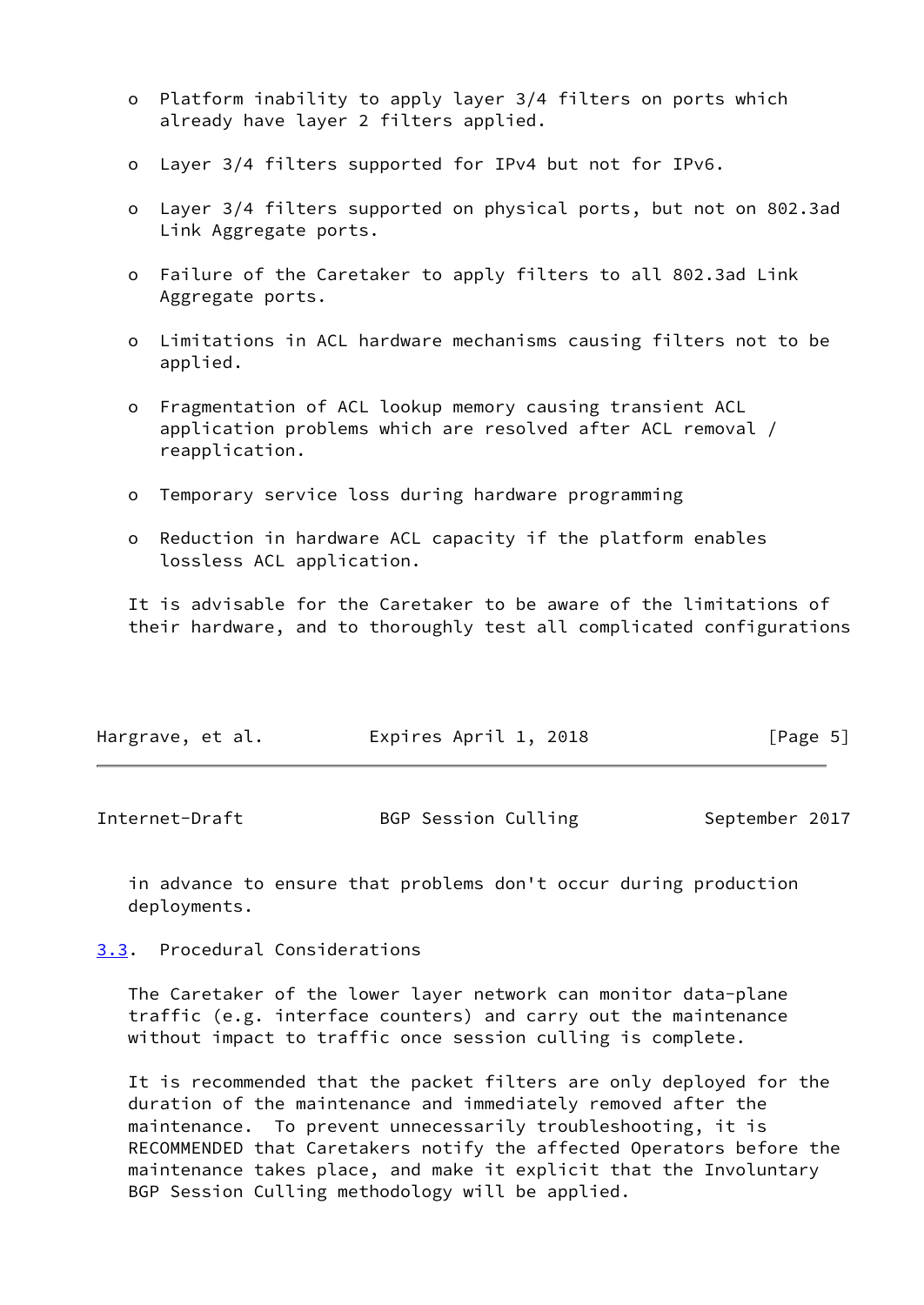<span id="page-6-0"></span>[4](#page-6-0). Acknowledgments

 The authors would like to thank the following people for their contributions to this document: Saku Ytti, Greg Hankins, James Bensley, Wolfgang Tremmel, Daniel Roesen, Bruno Decraene, Tore Anderson, John Heasley, Warren Kumari, Stig Venaas, and Brian Carpenter.

<span id="page-6-1"></span>[5](#page-6-1). Security Considerations

There are no security considerations.

<span id="page-6-2"></span>[6](#page-6-2). IANA Considerations

This document has no actions for IANA.

- <span id="page-6-3"></span>[7](#page-6-3). References
- <span id="page-6-4"></span>[7.1](#page-6-4). Normative References
	- [RFC2119] Bradner, S., "Key words for use in RFCs to Indicate Requirement Levels", [BCP 14](https://datatracker.ietf.org/doc/pdf/bcp14), [RFC 2119](https://datatracker.ietf.org/doc/pdf/rfc2119), DOI 10.17487/RFC2119, March 1997, <[https://www.rfc-editor.org/info/rfc2119>](https://www.rfc-editor.org/info/rfc2119).
	- [RFC4271] Rekhter, Y., Ed., Li, T., Ed., and S. Hares, Ed., "A Border Gateway Protocol 4 (BGP-4)", [RFC 4271,](https://datatracker.ietf.org/doc/pdf/rfc4271) DOI 10.17487/RFC4271, January 2006, <[https://www.rfc-editor.org/info/rfc4271>](https://www.rfc-editor.org/info/rfc4271).

| Hargrave, et al. | Expires April 1, 2018 | [Page 6] |
|------------------|-----------------------|----------|
|                  |                       |          |

<span id="page-6-6"></span>

Internet-Draft BGP Session Culling September 2017

- <span id="page-6-8"></span><span id="page-6-5"></span>[7.2](#page-6-5). Informative References
	- [I-D.ietf-grow-bgp-gshut]

 Francois, P., Decraene, B., Pelsser, C., Patel, K., and C. Filsfils, "Graceful BGP session shutdown", [draft-ietf](https://datatracker.ietf.org/doc/pdf/draft-ietf-grow-bgp-gshut-11) [grow-bgp-gshut-11](https://datatracker.ietf.org/doc/pdf/draft-ietf-grow-bgp-gshut-11) (work in progress), September 2017.

<span id="page-6-7"></span>[I-D.ietf-rtgwg-bgp-pic]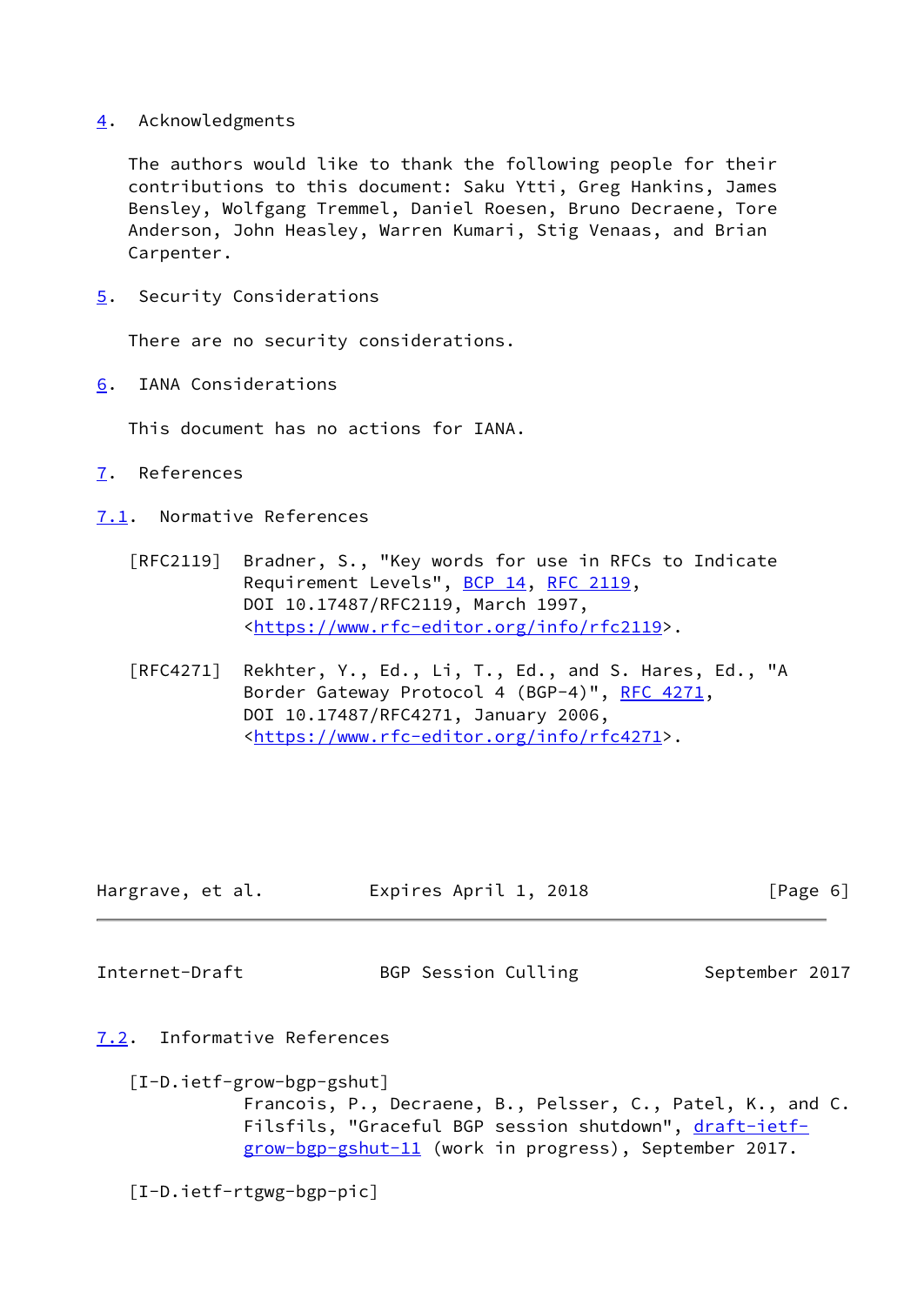Bashandy, A., Filsfils, C., and P. Mohapatra, "BGP Prefix Independent Convergence", [draft-ietf-rtgwg-bgp-pic-05](https://datatracker.ietf.org/doc/pdf/draft-ietf-rtgwg-bgp-pic-05) (work in progress), May 2017.

 [RFC8203] Snijders, J., Heitz, J., and J. Scudder, "BGP Administrative Shutdown Communication", [RFC 8203,](https://datatracker.ietf.org/doc/pdf/rfc8203) DOI 10.17487/RFC8203, July 2017, <[https://www.rfc-editor.org/info/rfc8203>](https://www.rfc-editor.org/info/rfc8203).

<span id="page-7-3"></span>[7.3](#page-7-3). URIs

<span id="page-7-4"></span>[1] <https://github.com/bgp/bgp-session-culling-config-examples>

<span id="page-7-0"></span>[Appendix A.](#page-7-0) Example packet filters

 Example packet filters for "Involuntary BGP Session Teardown" at an IXP using peering LAN prefixes 192.0.2.0/24 and 2001:db8:2::/64 as its control plane.

 A repository of configuration examples for a number of assorted platforms can be found at [https://github.com/bgp/bgp-session-culling](https://github.com/bgp/bgp-session-culling-config-examples) [config-examples](https://github.com/bgp/bgp-session-culling-config-examples)  $[1]$  $[1]$ .

<span id="page-7-5"></span>[A.1](#page-7-5). Cisco IOS, IOS XR & Arista EOS Firewall Example Configuration

```
 ipv6 access-list acl-ipv6-permit-all-except-bgp
       10 deny tcp 2001:db8:2::/64 eq bgp 2001:db8:2::/64
       20 deny tcp 2001:db8:2::/64 2001:db8:2::/64 eq bgp
      30 permit ipv6 any any
 !
   ip access-list acl-ipv4-permit-all-except-bgp
       10 deny tcp 192.0.2.0/24 eq bgp 192.0.2.0/24
       20 deny tcp 192.0.2.0/24 192.0.2.0/24 eq bgp
       30 permit ip any any
    !
   interface Ethernet33
       description IXP Participant Affected by Maintenance
       ip access-group acl-ipv4-permit-all-except-bgp in
      ipv6 access-group acl-ipv6-permit-all-except-bgp in
    !
```
Hargrave, et al. **Expires April 1, 2018** [Page 7]

<span id="page-7-2"></span>

| Internet-Draft | BGP Session Culling | September 2017 |  |
|----------------|---------------------|----------------|--|
|                |                     |                |  |

<span id="page-7-1"></span>[A.2](#page-7-1). Nokia SR OS Filter Example Configuration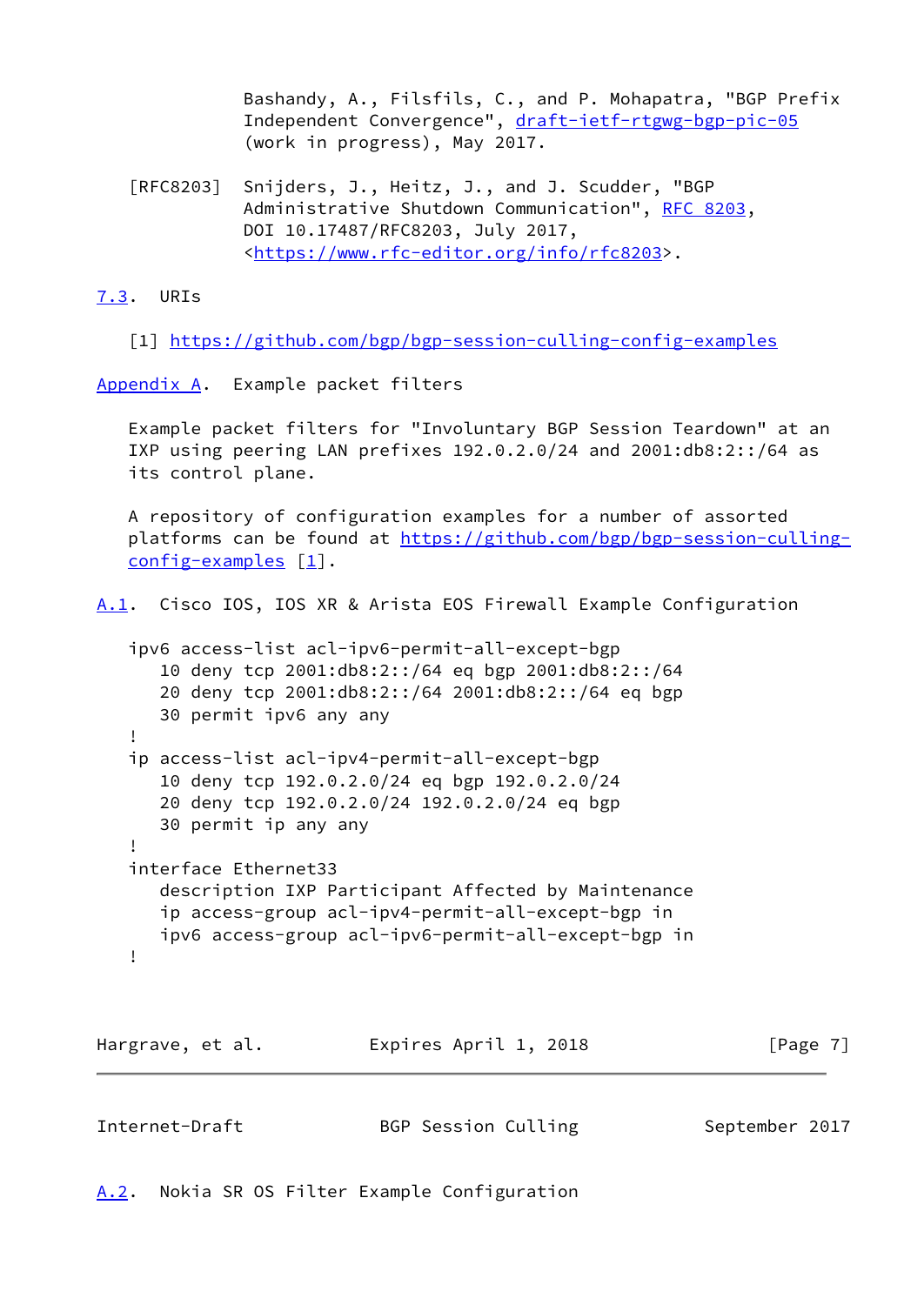```
 ip-filter 10 create
        filter-name "ACL IPv4 Permit All Except BGP"
        default-action forward
        entry 10 create
            match protocol tcp
                 dst-ip 192.0.2.0/24
                 src-ip 192.0.2.0/24
                 port eq 179
             exit
             action
                 drop
             exit
        exit
    exit
    ipv6-filter 10 create
        filter-name "ACL IPv6 Permit All Except BGP"
        default-action forward
        entry 10 create
            match next-header tcp
                 dst-ip 2001:db8:2::/64
                 src-ip 2001:db8:2::/64
                 port eq 179
            exit
             action
                 drop
             exit
        exit
    exit
    interface "port-1/1/1"
        description "IXP Participant Affected by Maintenance"
        ingress
             filter ip 10
             filter ipv6 10
        exit
    exit
Authors' Addresses
```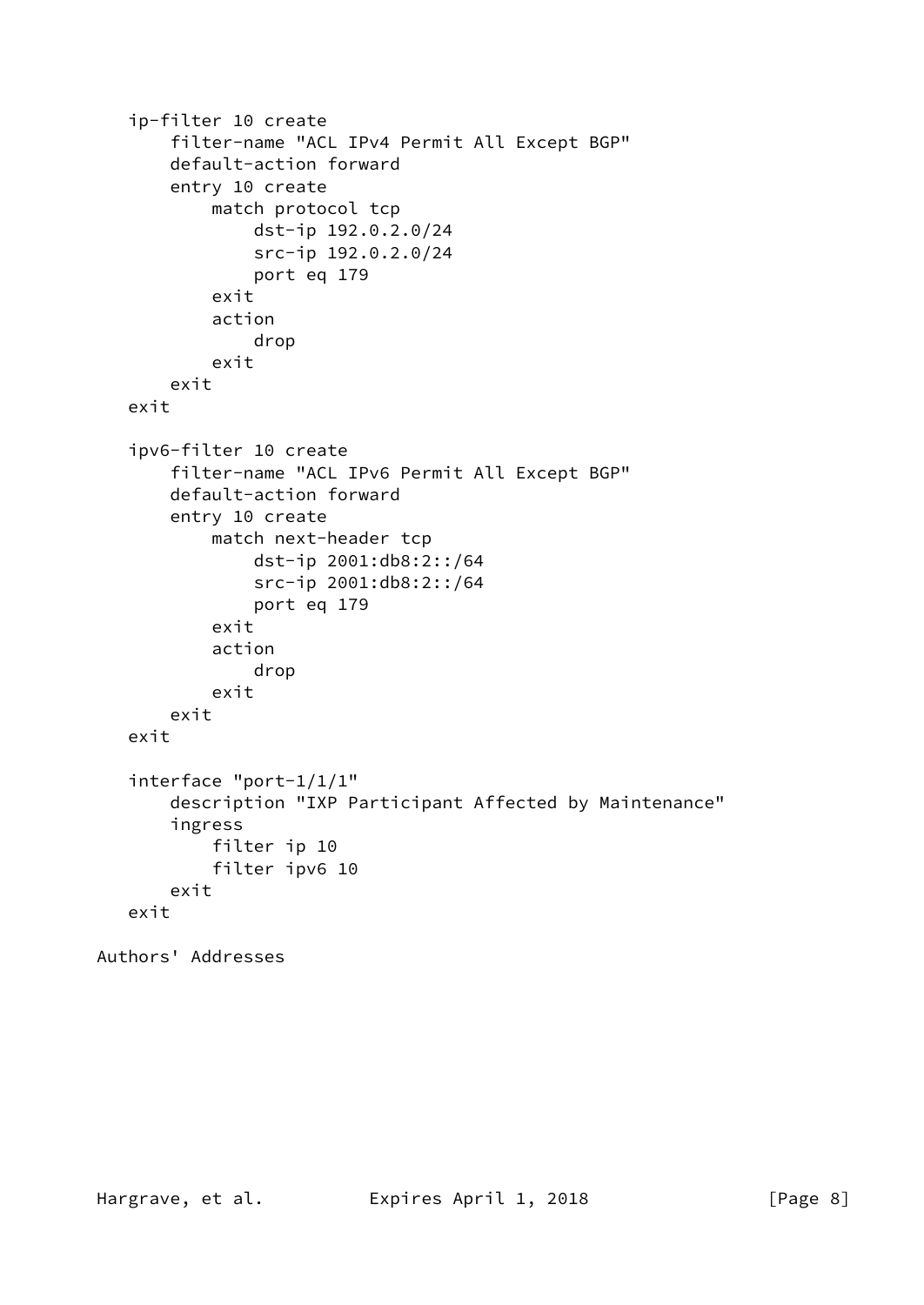Will Hargrave LONAP Ltd 5 Fleet Place London EC4M 7RD United Kingdom

Email: will@lonap.net

 Matt Griswold 20C 1658 Milwaukee Ave # 100-4506 Chicago, IL 60647 United States of America

Email: grizz@20c.com

 Job Snijders NTT Communications Theodorus Majofskistraat 100 Amsterdam 1065 SZ The Netherlands

Email: job@ntt.net

 Nick Hilliard INEX 4027 Kingswood Road Dublin 24 Ireland

Email: nick@inex.ie